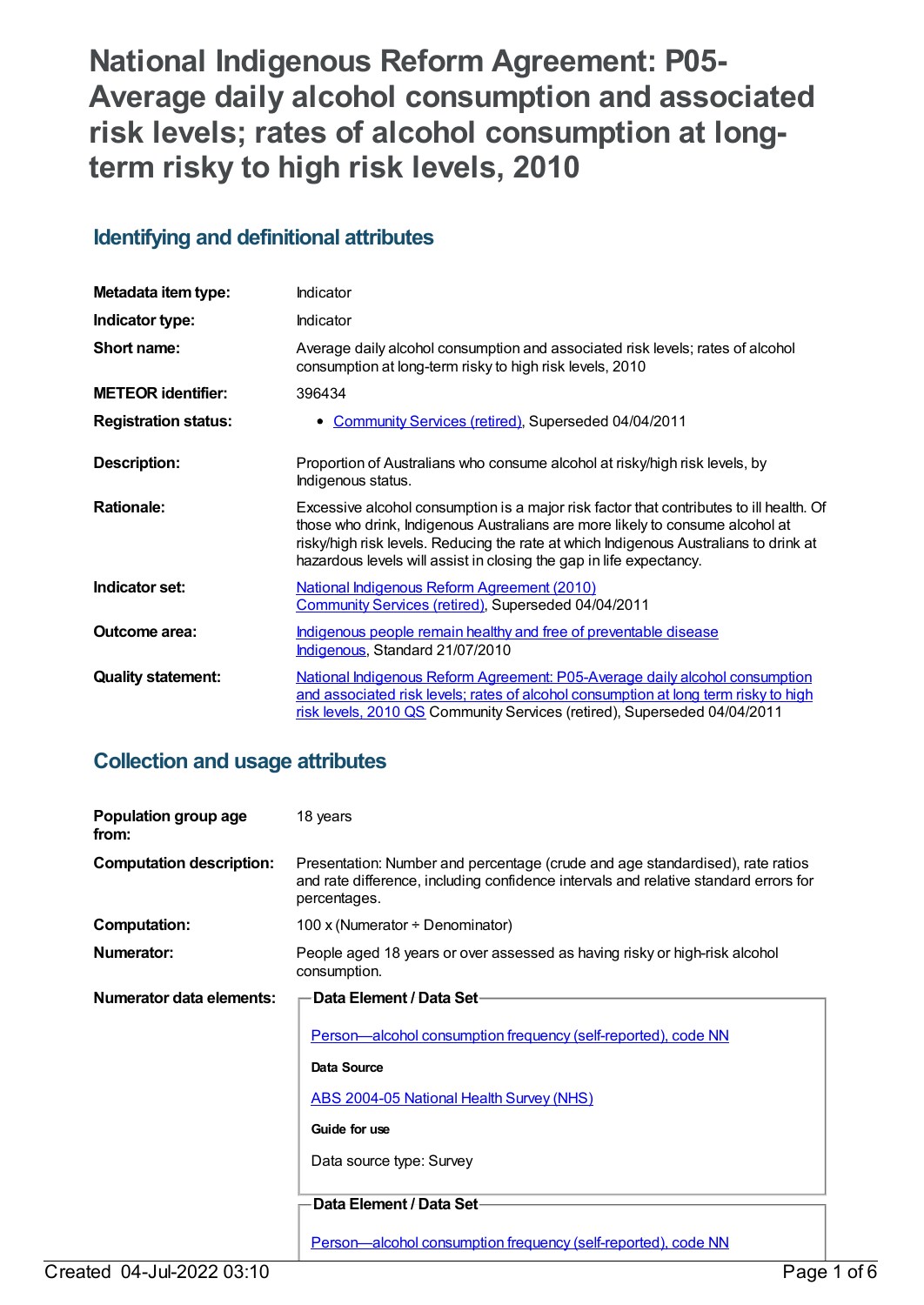#### **Data Source**

ABS 2004-05 National [Aboriginal](https://meteor.aihw.gov.au/content/394146) and Torres Strait Islander Health Survey (NATSIHS)

**Guide for use**

Data source type: Survey

## **Data Element / Data Set**

[Person—alcohol](https://meteor.aihw.gov.au/content/270249) consumption amount (self-reported), total standard drinks NN

**Data Source**

ABS [2004-05](https://meteor.aihw.gov.au/content/394145) National Health Survey (NHS)

**Guide for use**

Data source type: Survey

### **Data Element / Data Set**

[Person—alcohol](https://meteor.aihw.gov.au/content/270249) consumption amount (self-reported), total standard drinks NN

#### **Data Source**

ABS 2004-05 National [Aboriginal](https://meteor.aihw.gov.au/content/394146) and Torres Strait Islander Health Survey (NATSIHS)

**Guide for use**

Data source type: Survey

## **Data Element / Data Set**

Person-age, total years N[NN]

**Data Source**

ABS [2004-05](https://meteor.aihw.gov.au/content/394145) National Health Survey (NHS)

**Guide for use**

Data source type: Survey

## **Data Element / Data Set**

[Person—age,](https://meteor.aihw.gov.au/content/303794) total years N[NN]

#### **Data Source**

ABS 2004-05 National [Aboriginal](https://meteor.aihw.gov.au/content/394146) and Torres Strait Islander Health Survey (NATSIHS)

#### **Guide for use**

Data source type: Survey

**Denominator:** Total population of people aged 18 years or over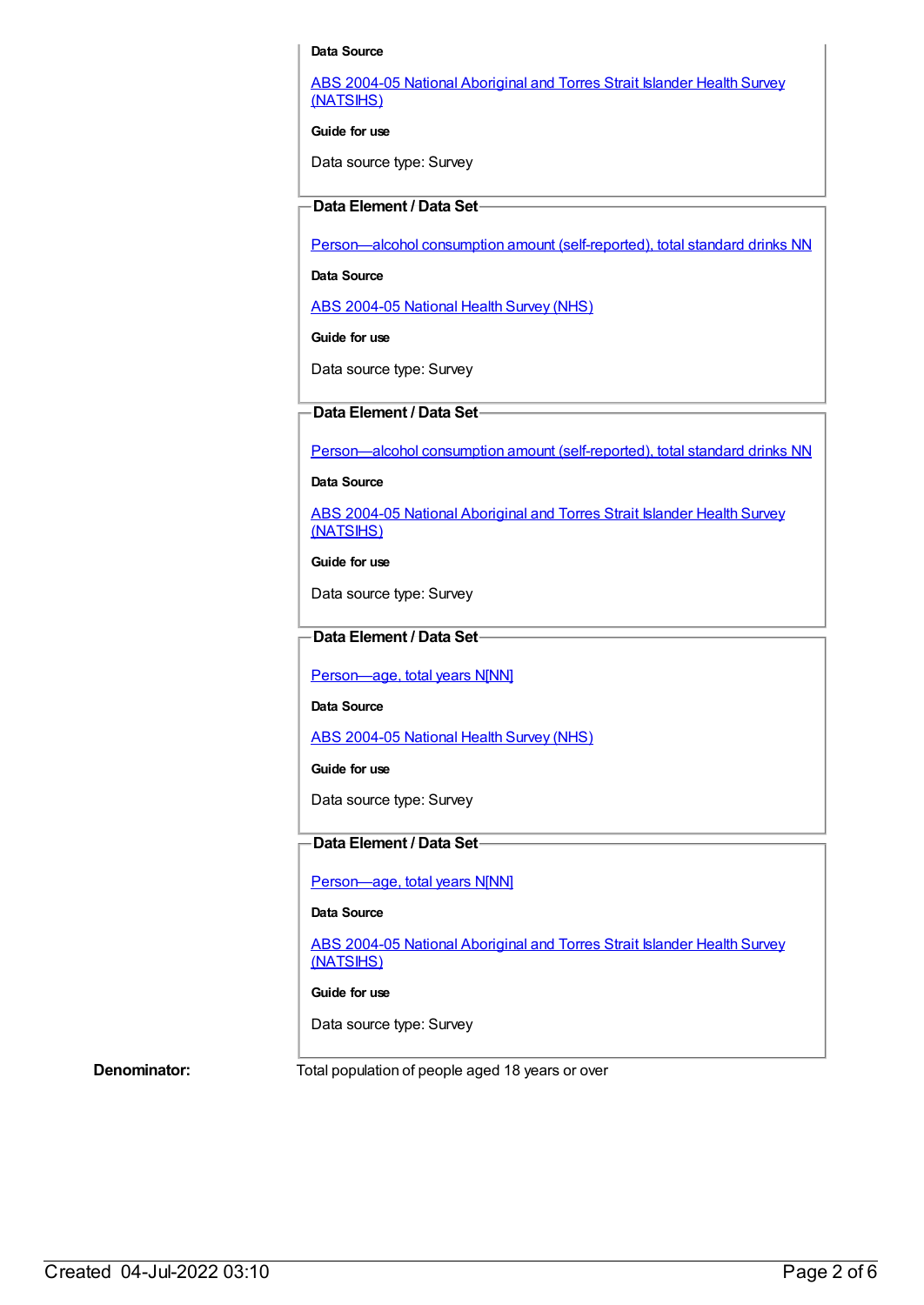#### **Denominator data elements:**

#### **Data Element / Data Set**

[Person—age,](https://meteor.aihw.gov.au/content/303794) total years N[NN]

**Data Source**

ABS [2004-05](https://meteor.aihw.gov.au/content/394145) National Health Survey (NHS)

**Guide for use**

Data source type: Survey

# **Data Element / Data Set**

[Person—age,](https://meteor.aihw.gov.au/content/303794) total years N[NN]

**Data Source**

ABS 2004-05 National [Aboriginal](https://meteor.aihw.gov.au/content/394146) and Torres Strait Islander Health Survey (NATSIHS)

**Guide for use**

Data source type: Survey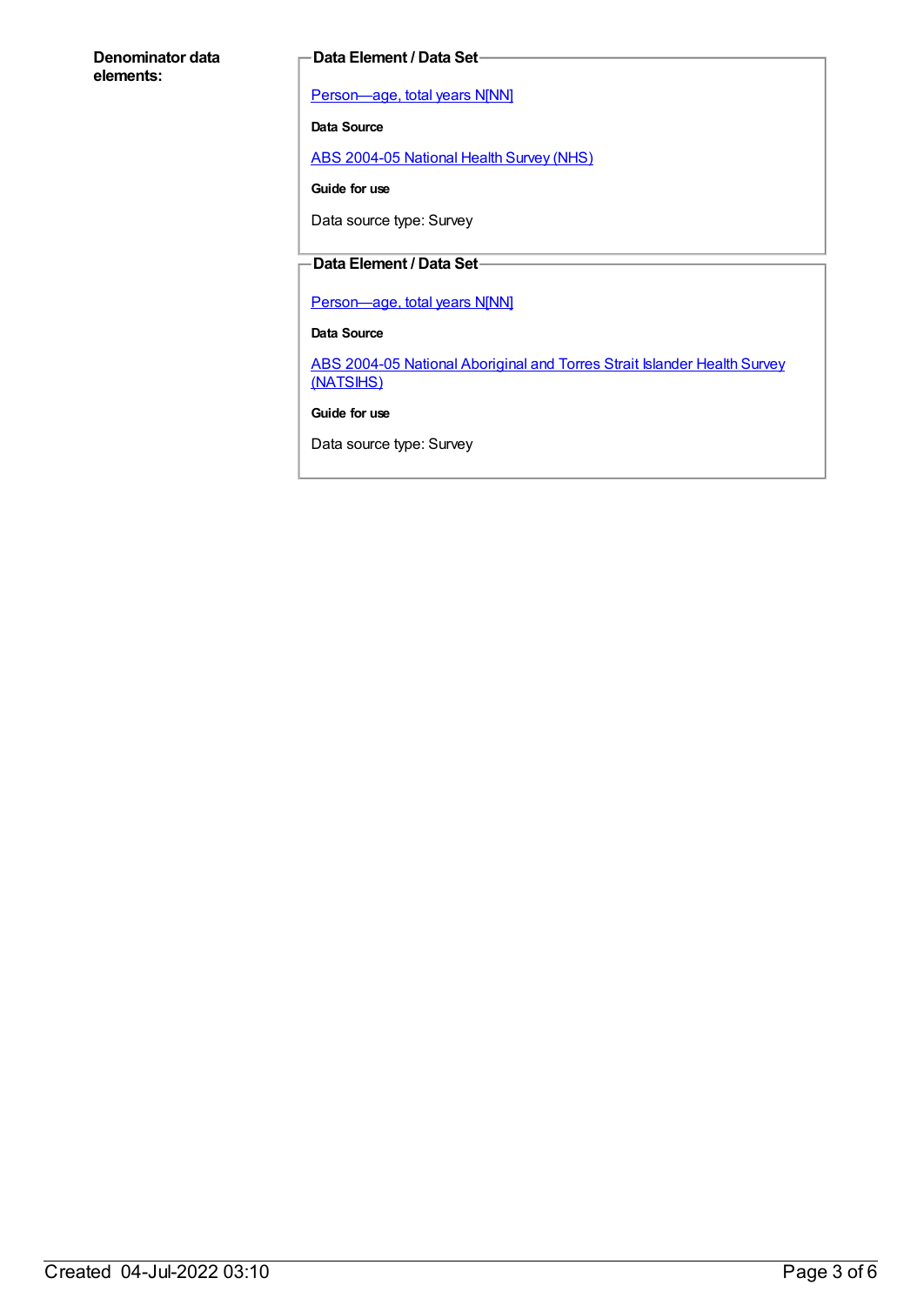#### **Disaggregation data elements:**

#### **Data Element / Data Set**

[Person—Indigenous](https://meteor.aihw.gov.au/content/291036) status, code N

**Data Source**

ABS [2004-05](https://meteor.aihw.gov.au/content/394145) National Health Survey (NHS)

**Guide for use**

Data source type: Survey

# **Data Element / Data Set**

Person-Indigenous status, code N

**Data Source**

ABS 2004-05 National [Aboriginal](https://meteor.aihw.gov.au/content/394146) and Torres Strait Islander Health Survey (NATSIHS)

**Guide for use**

Data source type: Survey

## **Data Element / Data Set**

[Person—area](https://meteor.aihw.gov.au/content/341800) of usual residence, geographical location code (ASGC 2006) **NNNNN** 

**Data Source**

ABS [2004-05](https://meteor.aihw.gov.au/content/394145) National Health Survey (NHS)

**Guide for use**

Data source type: Survey

# **Data Element / Data Set**

[Person—area](https://meteor.aihw.gov.au/content/341800) of usual residence, geographical location code (ASGC 2006) **NNNNN** 

#### **Data Source**

ABS 2004-05 National [Aboriginal](https://meteor.aihw.gov.au/content/394146) and Torres Strait Islander Health Survey (NATSIHS)

#### **Guide for use**

Data source type: Survey

**Comments:** Disaggregation: National and state/territory by Indigenous status.

Most recent data available for 2010 CRC baseline report: 2004-05 NATSIHS/NHS

# **Representational attributes**

| <b>Representation class:</b> | Percentage |
|------------------------------|------------|
| Data type:                   | Real       |
| Unit of measure:             | Person     |
| Format:                      | N[N].N     |
|                              |            |

# **Indicator conceptual framework**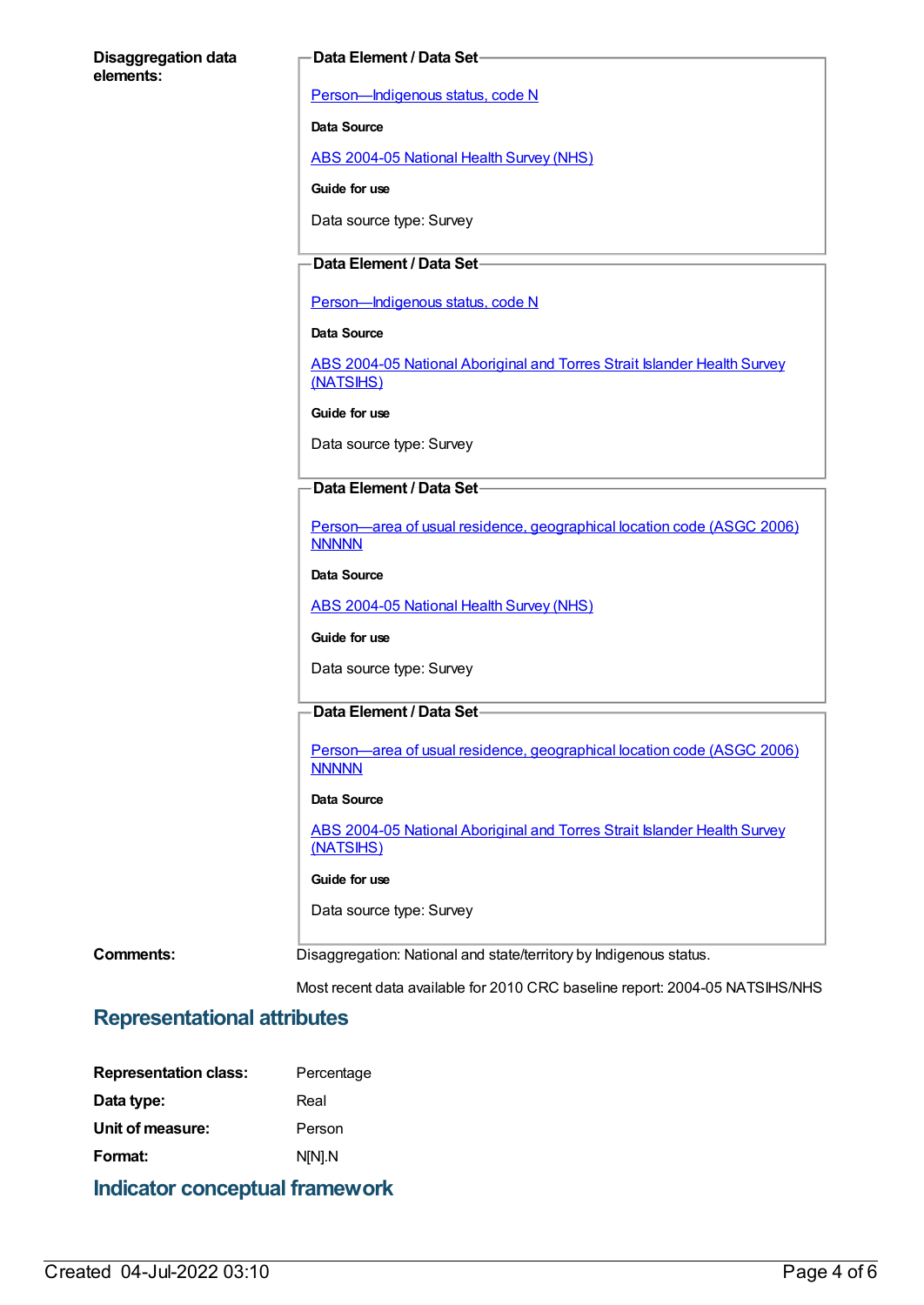# **Data source attributes**

| Data sources:                    | Data Source                                                                           |
|----------------------------------|---------------------------------------------------------------------------------------|
|                                  | <b>ABS 2004-05 National Health Survey (NHS)</b>                                       |
|                                  | <b>Frequency</b>                                                                      |
|                                  | Every 3 years                                                                         |
|                                  | Data custodian                                                                        |
|                                  | <b>Australian Bureau of Statistics</b>                                                |
|                                  | Data Source                                                                           |
|                                  | ABS 2004-05 National Aboriginal and Torres Strait Islander Health Survey<br>(NATSIHS) |
|                                  | <b>Frequency</b>                                                                      |
|                                  | Every 6 years                                                                         |
|                                  | Data custodian                                                                        |
|                                  | <b>Australian Bureau of Statistics</b>                                                |
| <b>Accountability attributes</b> |                                                                                       |

| <b>Organisation responsible</b><br>for providing data: | In the provision of data and quality statement the Australian Bureau of<br>Statistics (ABS) will have regard the data quality assessments in the Aboriginal<br>and Torres Strait Islander Health Performance Framework (HPF) that are relevant<br>to this indicator. |
|--------------------------------------------------------|----------------------------------------------------------------------------------------------------------------------------------------------------------------------------------------------------------------------------------------------------------------------|
| Further data development /<br>collection required:     | Specification: Long-term                                                                                                                                                                                                                                             |
|                                                        | The National Health and Medical Research Council (NHMRC) have developed new<br>guidelines on 'risky' and 'high risk' alcohol consumption.                                                                                                                            |
|                                                        | Mechanisms for reporting annually in between surveys could be explored.                                                                                                                                                                                              |
|                                                        | Reliable data on Indigenous adolescents would be useful.                                                                                                                                                                                                             |
| Other issues caveats:                                  | Risky and high/risk alcohol consumption based on estimated average daily<br>consumption.                                                                                                                                                                             |
|                                                        | This performance indicator has COAG two outcomes areas: 'Indigenous people<br>remain healthy and free from preventable disease' and 'Alcohol and drug abuse<br>among Indigenous people is overcome'.                                                                 |

# **Source and reference attributes**

# **Relational attributes**